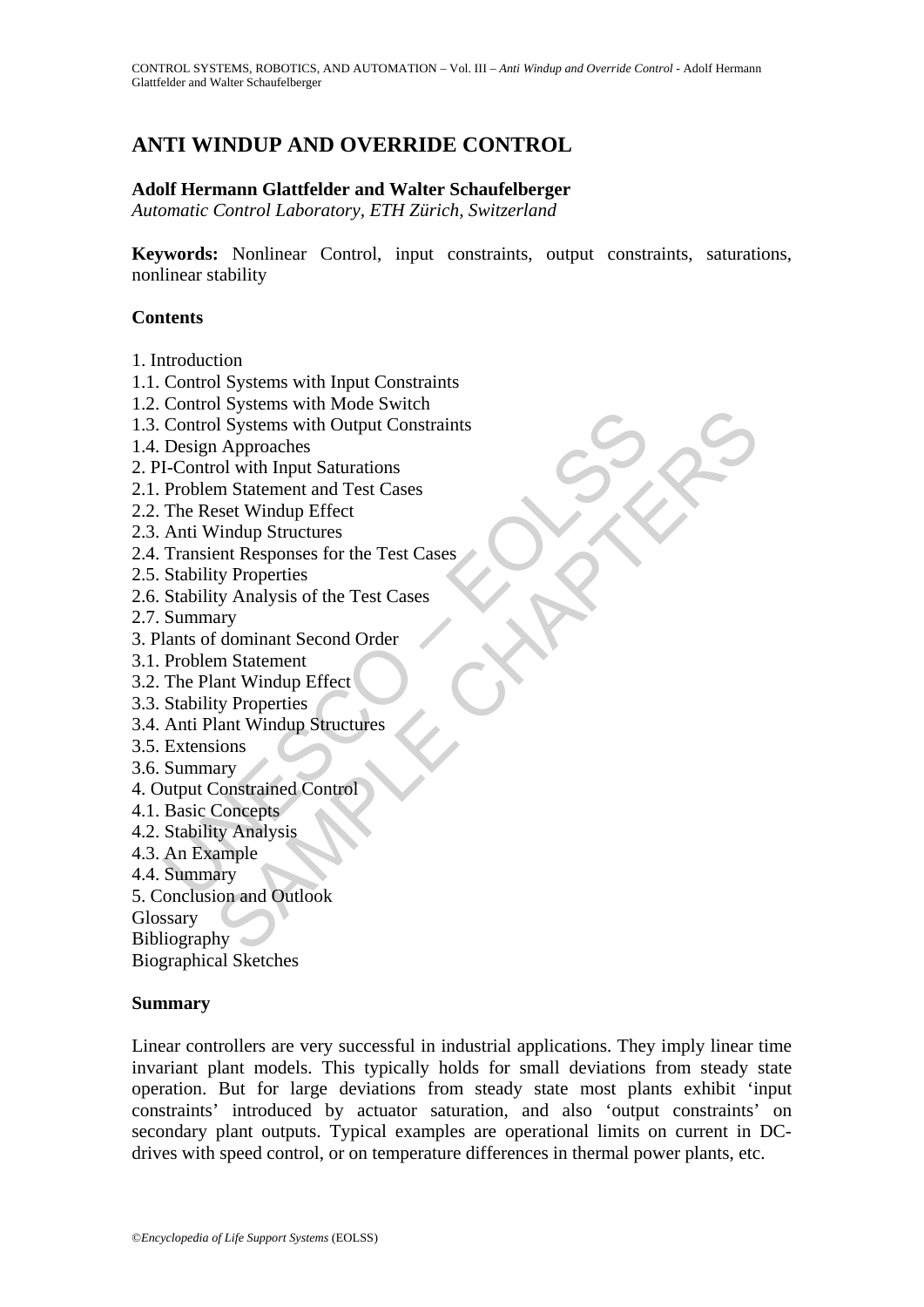Such design problems may be solved analytically by using the Maximum Principle from Optimal Control Theory. They may also be solved by numerical trajectory optimization in a receding time horizon frame (such as in Model Predictive Control). A third approach has been established much earlier by control engineers on an intuitive basis. It is a two step design procedure. A linear control system is designed for the small deviations operation. Then large deviations are applied. Any performance degradation is countered by nonlinear add-on's to the linear control algorithm. This standard technique is known as 'anti windup' and 'override' design. This text is an introduction to the third approach. Three aspects of design and analysis are considered, that is structure, transient response, and nonlinear stability properties.

# **1. Introduction**



Figure1. Control system with 'input' saturation (top), with 'manual to automatic' transfer switch (center), and with constraint on the secondary output  $y_2$  (bottom)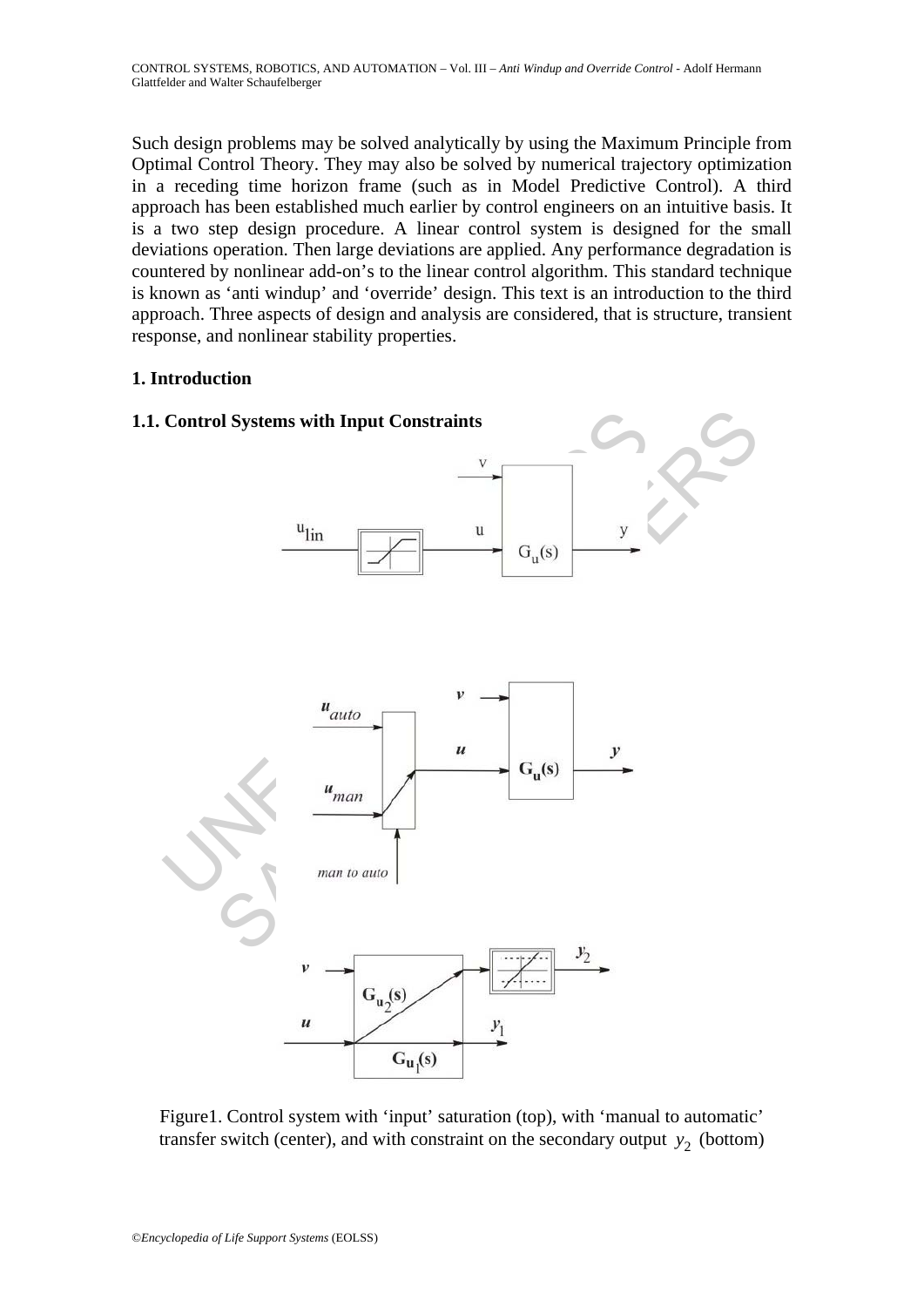Consider the system to be controlled, or 'plant' for short, in Figure 1. There are two (scalar) inputs, the manipulated or control variable  $u$  and the disturbance input  $v$ , and one (scalar) output, the controlled variable *y*. A typical example would be a tank with level *y* to be controlled to its reference value *r*, with persistent outflow  $\overline{v}$  and manipulated inflow *u*. Thus  $\overline{v}$  determines the operating point  $\overline{u}$ .

The *saturations* on the control variable  $u(t)$  are due to the working range of the actuator, which is always bounded by physical reasons to a low and a high limit. An often used model is

$$
u = SAT(u_{lin}) \qquad u = u_{low} \quad \text{if} \quad u_{lin} < u_{low}
$$
\n
$$
u = u_{lin} \quad \text{if} \quad u_{low} \le u_{lin} \le u_{high}
$$
\n
$$
u = u_{high} \quad \text{if} \quad u_{lin} > u_{high}
$$
\n
$$
(1)
$$

This is the 'input constraint' situation, Figure 1 top. Here 'input' refers to the 'plant', and not to the closed loop system.

In the range of operating conditions  $\overline{v}$  for which the feedback loop was originally designed, the plant shall finally stabilize at some equilibrium  $\bar{u}$ :

$$
u_{low} + \Delta u_{low} < \overline{u} < u_{high} - \Delta u_{high} \tag{2}
$$

 $u = u_{high}$  if  $u_{lin} > u_{high}$ <br>
is is the 'input constraint' situation, Figure 1 top. Here 'input' re<br>
not to the closed loop system.<br>
he range of operating conditions  $\overline{v}$  for which the feedback lc<br>
gned, the plant shall fi  $u = u_{high}$  if  $u_{lin} > u_{high}$ <br>
"input constraint' situation, Figure 1 top. Here 'input' refers to the 'plicket closed loop system.<br>
ge of operating conditions  $\overline{v}$  for which the feedback loop was origin<br>
he closed loop syst situated at a finite distance  $(\Delta u)$  inside the working range limits of *u*. This allows regulation as specified for sufficiently small sized loop input changes (to the setpoint *r* and/or to the disturbance  $v$ ), such that  $u(t)$  does not touch the limit values. This is the typical situation in control design. Here the model of the dynamic response may be linearized around the equilibrium, leading to a linear time invariant plant model and then to a linear controller, such as standard PID, state feedback, etc.

For larger loop input changes however, the control variable *u* will saturate, either transiently or permanently. In the second case the control function will be permanently interrupted, and control objectives clearly cannot be met any longer. In other words this must be remedied by re-design of the actuator subsystem, such as expanded working range or additional actuators. This case shall not be considered further here.

The focus will be on the transiently saturating case, where a new equilibrium can be established with  $\bar{u}$  inside limits, see Eq. (1).

# **1.2. Control Systems with Mode Switch**

Another basic nonlinearity in almost all control loops is the 'Manual-to-Automatic' control mode switch on  $u(t)$ , Figure 1 center.

'Bumpless transfer' on  $u(t)$  is specified for Manual-to-Auto-mode switch-over and vice versa, independent of all past  $u(t)$ . This requires some mutual output tracking feature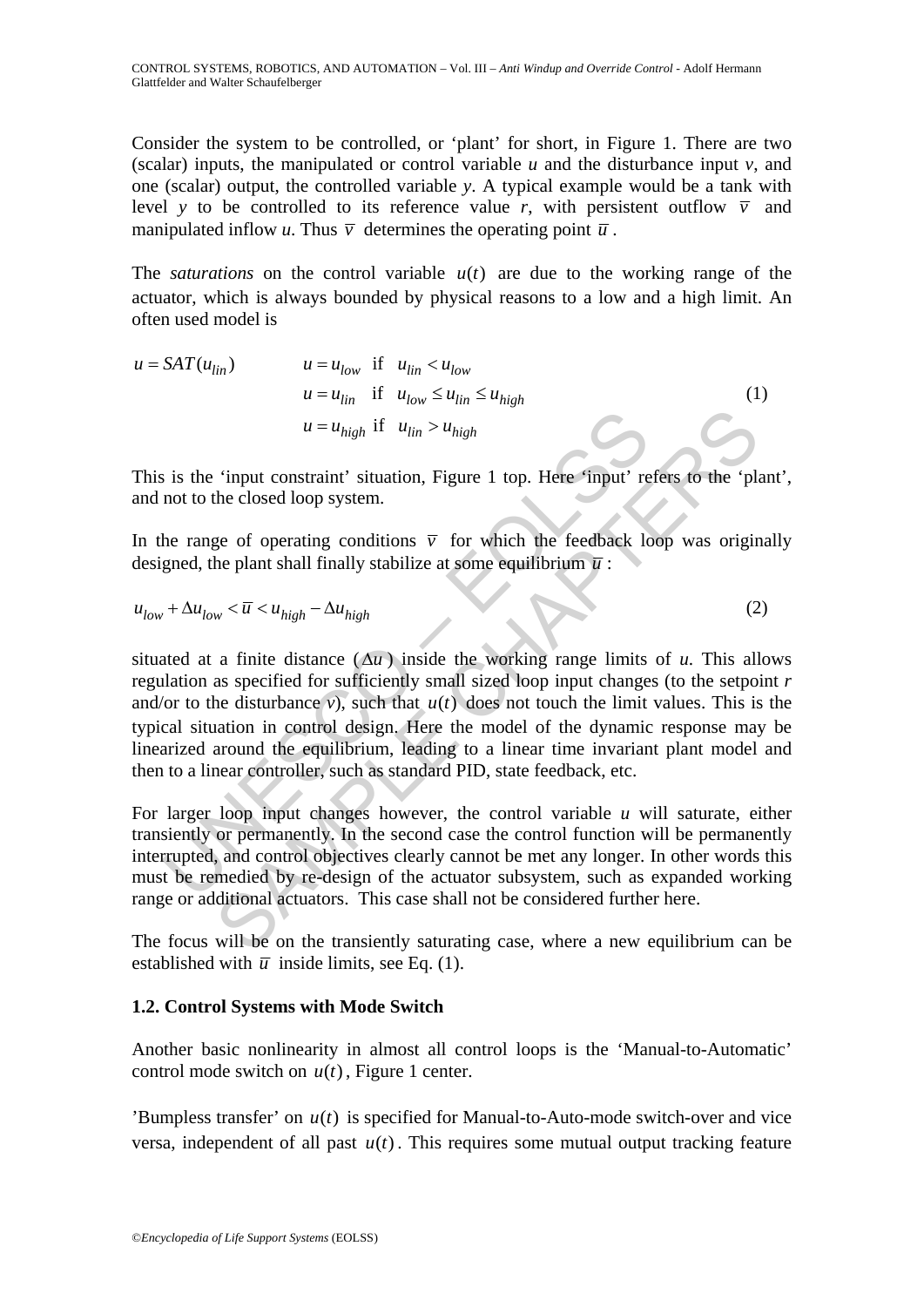on  $u_{man}$  and  $u_{auto}$ . Note that the second control  $u_{man}$  may also be the output of a 'Programmable Logic Controller' or another regulator.

The most interesting phase is mainly the switching to the automatic mode, if state variables and the controlled plant output  $y(t)$  have not attained equilibrium values for the current setpoint. The subsequent transient may move *u* to its limits, or output constraints may be met.

# **1.3. Control Systems with Output Constraints**

A third major class of basic nonlinearities is that of 'output constraints', Figure 1 bottom. The 'constrained output'  $y_c(t)$  is proportional to a single state variable of the plant or to a linear combination of those.

it or to a linear combination of those.<br>
ical examples are speed and torque in electromechanical position<br>
perature in high performance DC-Servomotors, pressure and flo<br>
its, temperature and temperature differences (that a linear combination of those.<br>
amples are speed and torque in electromechanical positioning loops, wind<br>
e in high performance DC-Servomotors, pressure and flow in hydroeler<br>
mperature and temperature differences (that i Typical examples are speed and torque in electromechanical positioning loops, winding temperature in high performance DC-Servomotors, pressure and flow in hydroelectric plants, temperature and temperature differences (that is differential expansion, thermoshock, etc.) in thermal power plants, and many similar cases in chemical plants. In most situations, more than one constrained output is present, but only cases of one  $y_c$ shall be considered here.

Such output constraints are operational limits rather than 'hard' physical limits. Transgressing them is possible, but will add to low cycle fatigue of process equipment. Very large transgressions will cause spontaneous equipment failure, but this is to be avoided by separate safety functions and shall not be considered here.

Output constraints are typically 'soft' constraints, that is there exists a continuous model of the response along the constraint values  $y_{c_{low}}$  or respectively, for small deviations within the span indicated by the Δ'*s*.

 $y_{c_{low}} - \Delta_{low} < y_c(t) < y_{c_{high}} + \Delta_{high}$  (3)

Thus feedback control is feasible along the constraints.

In other words the main assumption is that  $y_c(t)$  is controllable by  $u(t)$  along its constraint values in a sufficient working range. If not, no active control is feasible, and again the actuator subsystem will have to be re-designed.

# **1.4. Design Approaches**

Three general design approaches are available for such nonlinear control problems:

• The *analytic approach* considers the problem of optimizing the system trajectory to the new equilibrium subject to both input and output constraints by applying the 'Maximum Principle' and produces an optimal control function  $u^*(t)$ . The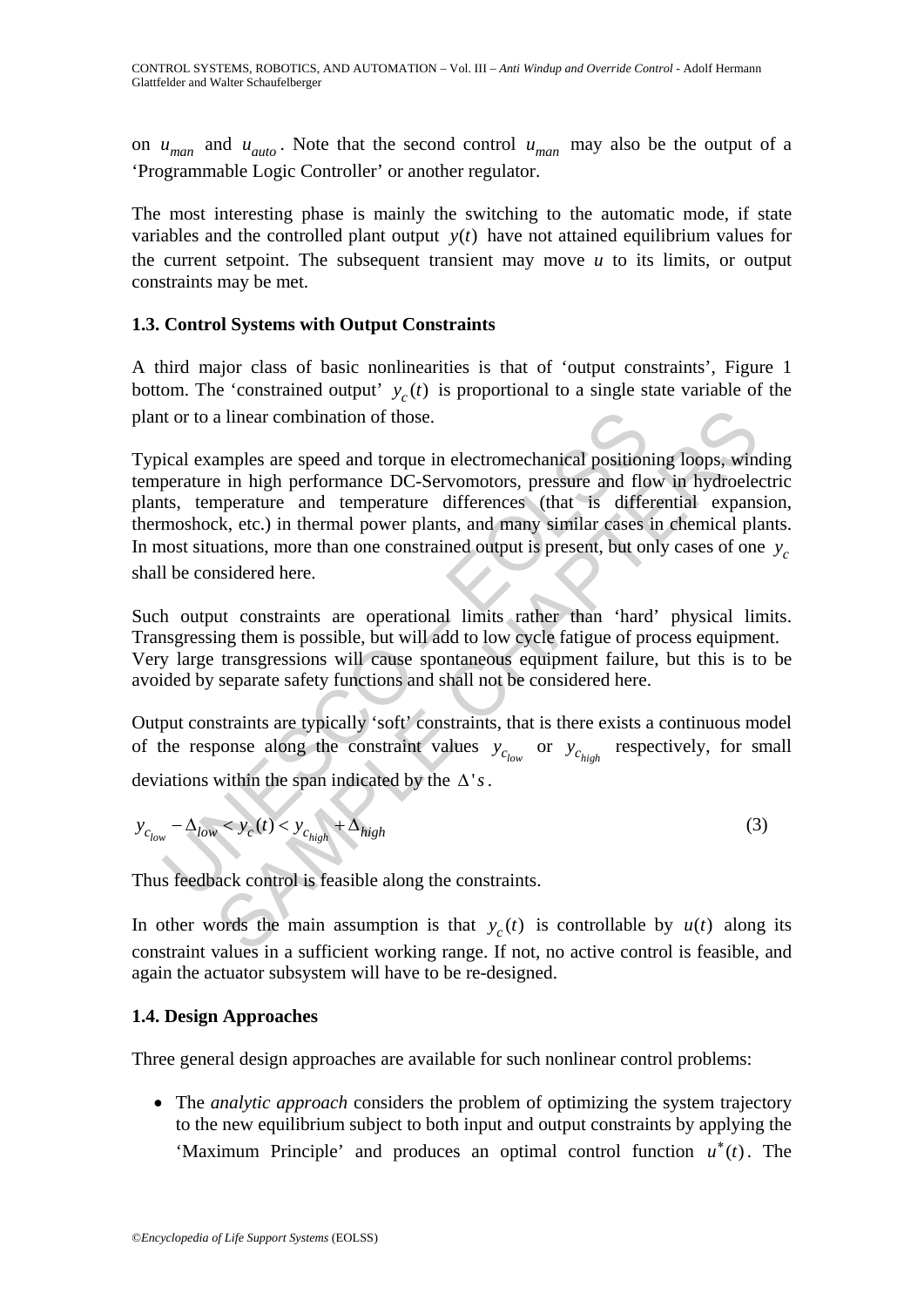solution is primarily feedforward and thus requires an exact model of the system and all input signals. The optimization problem is termed 'regular' for input constraints only, and 'singular' if additional output constraints are present.

- The *numerical approach* optimizes a discrete time control sequence  $u^*(kT)$  over a given time interval by iteration. Then the first control move is implemented. At the end of the sampling interval  $T<sub>s</sub>$ , the optimization is redone, using the actual state variables and/or outputs, and using the same time look-ahead intervals (receding horizon). This amounts to feedback. Such Model Predictive Control (MPC) is very successful in chemical industry on complex processes with many interacting inputs, outputs and relatively large time constants.
- The *intuitive approach* has been developed by practitioners for handling such problems with available control equipment before theory and adequate computers were available. It is also called the *two-step design* procedure.

As a first design step a linear control system is designed for small enough deviations around the operating point to meet the performance specifications. Any of the classical linear methods may be used.

If this control system is also used for situations where input or output constraints are encountered, clearly then performance specifications can no longer be met. This is countered in the second design step by intuitive nonlinear add-on's to the linear regulator. Some of them have turned out to be effective in most routine applications, and are now standard practice in industrial control design.

This text will focus on the third approach. As such solutions have been developed on an empirical basis, a more theoretical analysis is needed to clearly establish properties and show the limits for their 'good usage'.

were available. It is also called the *two-step design* procedure.<br>
a first design step a linear control system is designed for small<br>
and the operating point to meet the performance specifications. A<br>
ar methods may be u available. It is also called the *two-step design* procedure.<br>
design step a linear control system is designed for small enough deviat<br>
operating point to meet the performance specifications. Any of the class<br>
ords may be Three views will be used in the following, namely 'Structure', 'Transient response' and 'Stability properties', because from experience it is crucial to have a good balance of these three views to obtain a good design result. Note that many discussions of alternatives have been about 'Structure' only, while the other views were not considered.

Here the 'input saturation' and 'output constraint' situations are addressed. The 'bumpless transfer' situation shall not be investigated here beyond mentioning that standard anti windup structures on the controller delivering  $u_{auto}(t)$  are being used.

The most common case of PI control systems with input saturation shown in Figure 2 top shall be studied first, demonstrating the 'windup effect' and different 'anti windup' features. Then plants of dominant higher order are considered, where 'plant windup' may appear, and suitable anti windup schemes are investigated. Finally 'output constraint' control systems of different forms are considered, such as with the 'override' structure shown in Figure 2 bottom.

Concerning *methodology*, the investigation begins with a detailed specification of the problem and of a benchmark case. Then the linear controller is designed for the small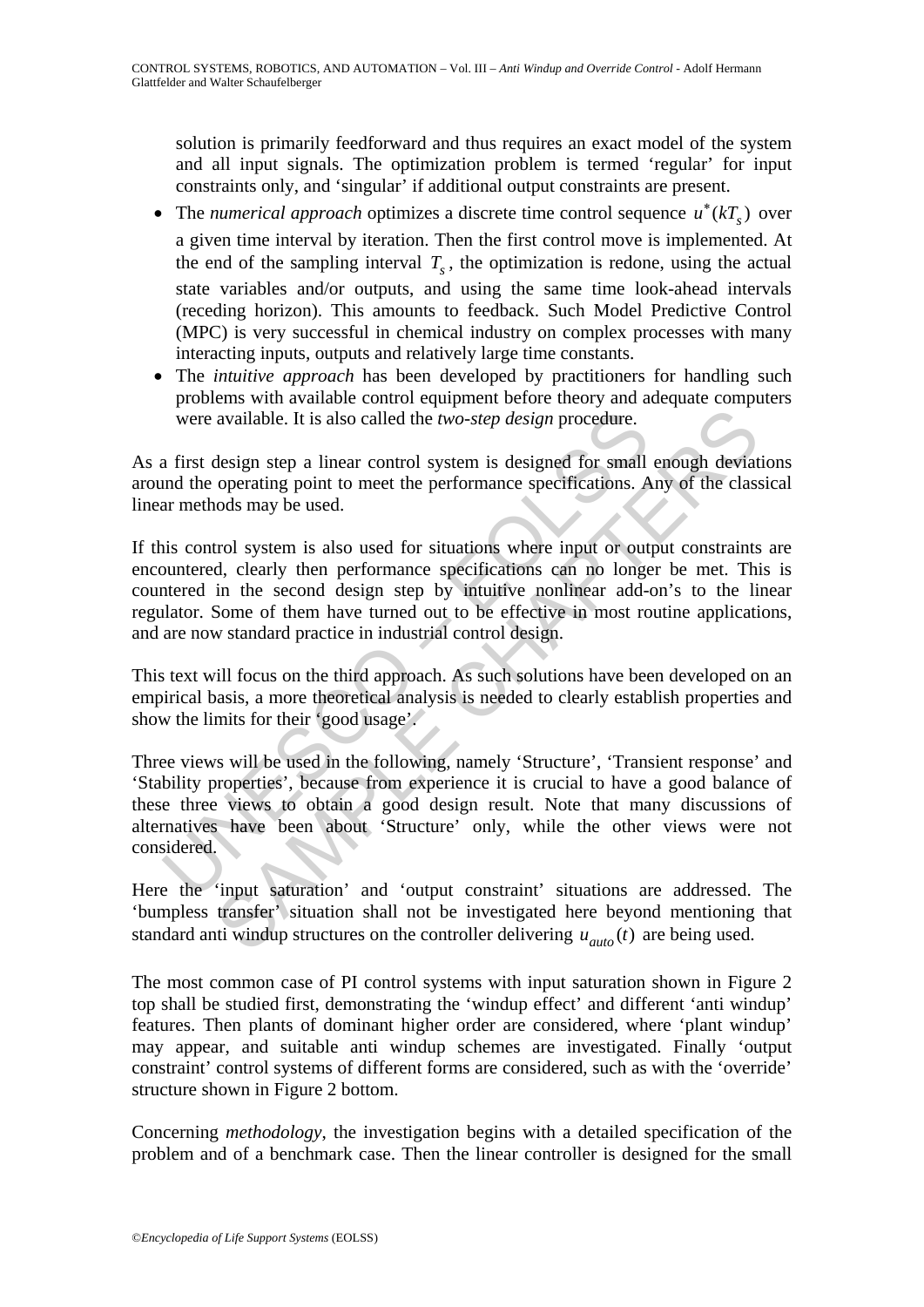linear region around steady state. Next the nonlinear extensions are considered. Several current structure alternatives are introduced and their transient responses are discussed.

But then any conclusions about the performance of the different alternatives drawn from the simulations are valid only for this benchmark case. Therefore extended simulations would be required to cover the spread of possible cases.

This need can be satisfied more effectively by *nonlinear stability analysis*. It turns out to be a powerful tool to obtain a deeper insight beyond mere simulations. In this text the sector criteria shall be used. Their theoretical background is not covered here, and the reader is referred to the references.





Figure 2. 'Anti windup control' for input saturation (top) and 'Override control' for an upward constraint on  $y_2$  at  $r_{2m}$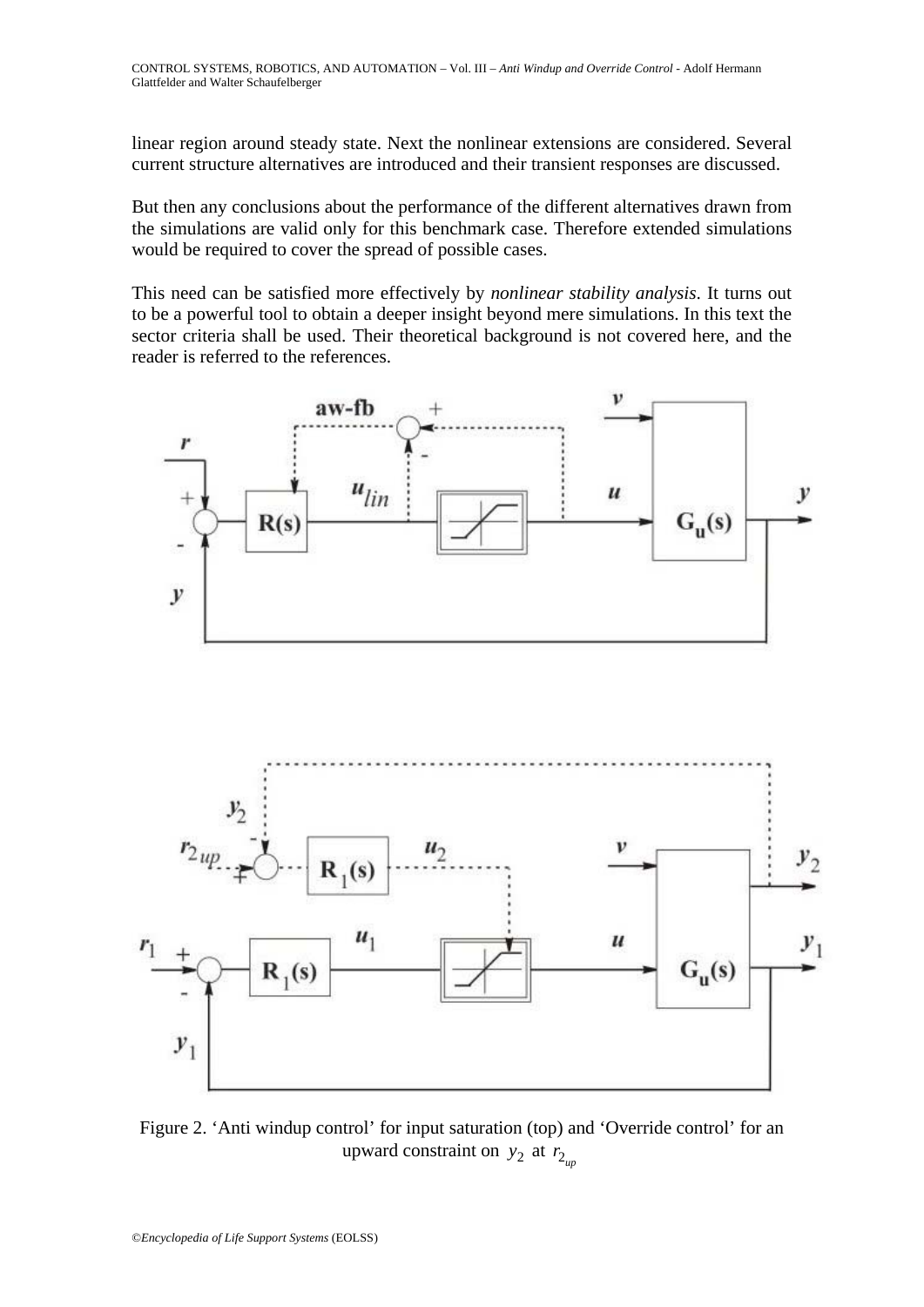Concerning *references*, there are several authoritative books on the underlying nonlinear stability analysis. The intuitive design approach to such control systems is covered in many Conference and Journal papers. No comprehensive overview in book form exists so far.

### **2. PI-Control with Input Saturations**

#### **2.1. Problem Statement and Test Cases**

The following set of specifications is used for the control system under study. It defines also a benchmark for testing controllers with alternate anti windup features.

(4)

(a) The **plant** is given by its transfer function

$$
G(s) = \frac{y(s)}{u(s)} = e^{-sD} \frac{b}{sT + a}
$$

 $y = \frac{y(s)}{u(s)} = e^{-sD} \frac{b}{sT+a}$ <br>
So corresponds to the standardized plant model used by the Zi<br>
an-Hrones-Reswick design methods, (e.g. Aström, Hägglund,<br>
temperature control. The small delay *D* shall represent the<br>
denomi  $\frac{S}{s} = e^{-sD} \frac{b}{sT+a}$  (4)<br>
sponds to the standardized plant model used by the Ziegler-Nichols<br>
nes-Reswick design methods, (e.g. Aström, Hägglund, 1995). It cover<br>
nrature control. The small delay *D* shall represent t This corresponds to the standardized plant model used by the Ziegler-Nichols and Chien-Hrones-Reswick design methods, (e.g. Aström, Hägglund, 1995). It covers a large percentage of industrial control cases, such as speed, level, pressure, concentration and temperature control. The small delay *D* shall represent the fast non-modeled dynamics of actuator, process and sensor, and will limit the attainable closed loop bandwidth to a realistic value.

Neglecting the small delay yields the 'dominant first order' plant model

$$
G_d(s) = \frac{y(s)}{u(s)} = \frac{b}{sT + a}
$$
\n<sup>(5)</sup>

to be used for controller design. For the load input  $v(t)$ :

$$
G_{\nu}(s) = \frac{y(s)}{\nu(s)} = -G_d
$$
 (6)

*Numerical values* to be used in the test cases are:  $b = 1.0;$   $T:1.0;$   $D = 0.020;$  and  $a = 1.0;$  or  $:=0.0;$  (7)

which covers both standard cases 'unity gain first order lag' and 'open integrator'.

(b) The **PI-controller** shall be derived from the standard continuous form used in the Ziegler-Nichols rules, by replacing the continuous integration by its discrete Euler equivalent (e.g. Aström, Hägglund, 1995)

$$
R(s) = k_p \left( 1 + \frac{1}{sT_i} \right) \to R(z) = k_p \left( 1 + \frac{1}{T_i} T_s \frac{z^{-1}}{1 - z^{-1}} \right)
$$
 (8)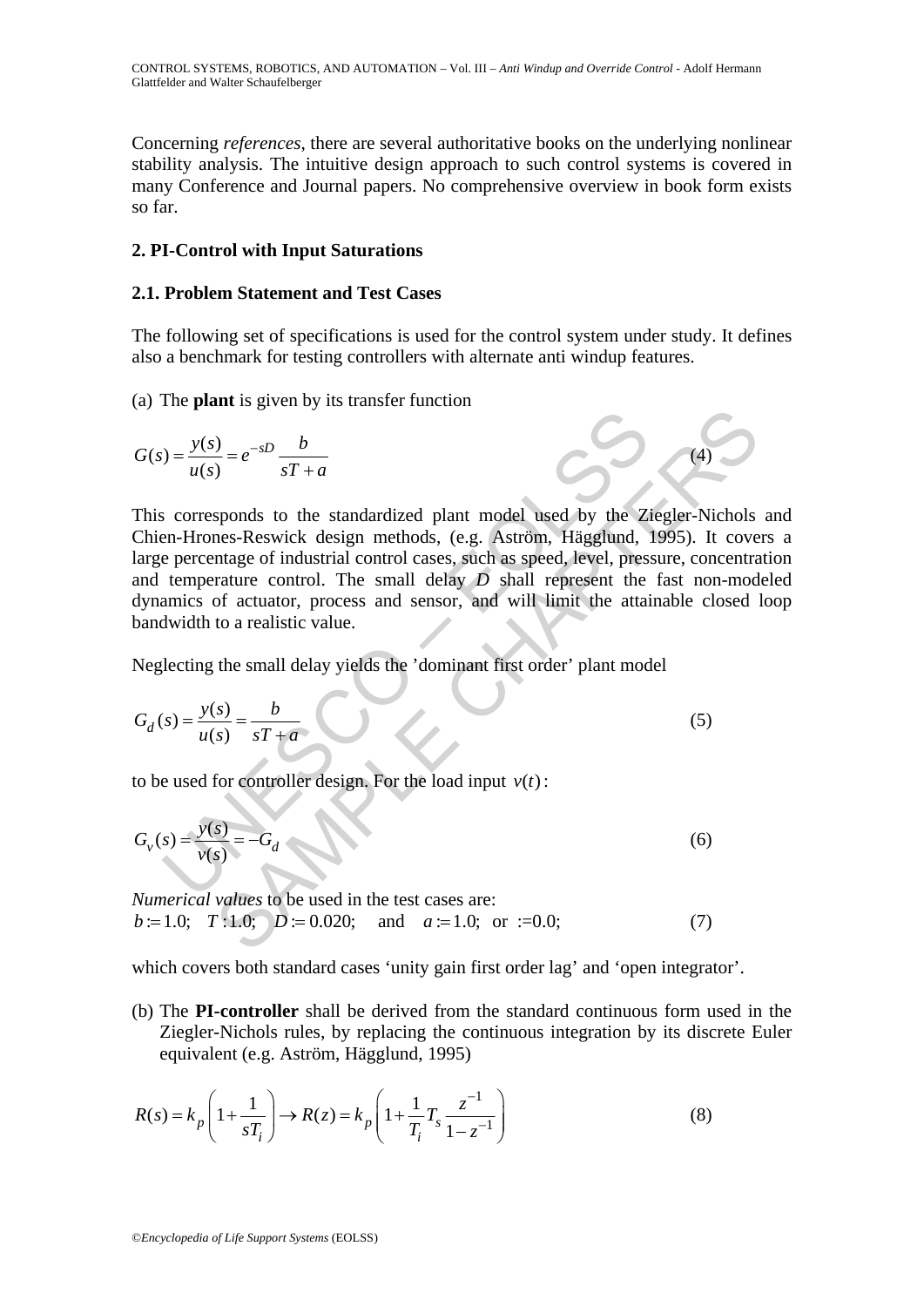For the test cases, the sampling time  $T<sub>s</sub>$  is set to  $T<sub>s</sub> = 0.020$  [s].

(c) The **PI-controller settings**  $k<sub>p</sub>$  and  $T<sub>i</sub>$  are obtained by pole placement using the 'dominant first order' plant dynamics  $G_d(s)$  and the continuous time form of the controller  $R(s)$ . This implies  $T<sub>s</sub>$  and *D* to be sufficiently short. From the closed loop characteristic equation

$$
0 = 1 + R(s)G_d(s) = s^2 + s\frac{a + k_p b}{T} + \frac{k_p b}{T_i T} = (s + \Omega)^2
$$
\n(9)

then

$$
k_p b = 2\Omega T - a
$$
;  $\frac{1}{T_i} = \frac{\Omega^2 T}{k_p b}$  and for  $a = 0$ ;  $k_p b = 2\Omega T$ ;  $\frac{1}{T_i} = \frac{\Omega}{2}$  (10)

=  $2\Omega T - a$ ;  $\frac{1}{T_i} = \frac{\Omega^2 T}{k_p b}$  and for  $a = 0$ ;  $k_p b = 2\Omega T$ ;  $\frac{1}{T_i} = \frac{\Omega}{2}$ <br>
ing the closed loop bandwidth to  $\Omega = 5$  [rad/s] provides a suffice to both the sampling frequency from  $T_s$  and the 'ultimate fi<br>
it pr  $- a; \frac{1}{T_i} = \frac{\Omega^2 T}{k_p b}$  and for  $a = 0; k_p b = 2\Omega T; \frac{1}{T_i} = \frac{\Omega}{2}$  (10)<br>
closed loop bandwidth to  $\Omega = 5$  [rad/s] provides a sufficient margin<br>
both the sampling frequency from  $T$ , and the 'ultimate frequency' from<br>
du Setting the closed loop bandwidth to  $\Omega = 5$  [rad/s] provides a sufficient margin with respect to both the sampling frequency from  $T<sub>s</sub>$  and the 'ultimate frequency' from *D*. And it produces realistic values for the controller settings (with  $a = 0$ :  $k<sub>n</sub> = 10$ ; and  $T_i = 0.40$ .

From experience the linear control loop must be designed for good but realistic performance. Not respecting this (obvious)  $T<sub>s</sub>$  rule may lead to very misleading conclusions about the performance of anti windup schemes.

- (d) The following **test sequence** shall be applied to the closed loop
	- Initially (index $_0$ ) the loop is to be at 'standstill' conditions:  $r_0 = 0$ ; and  $v_0 = 0$ ; that is  $\bar{y}_0 = 0$ ; and  $\bar{u}_0 = 0$ ;
	- At time  $T_1$ , a setpoint step to  $r_1 = 0.95$  is applied while there is still no load, that is  $v_1 = 0$ .
	- Then at time  $T_2$ , a setpoint step to  $r_2 = 1.0$  is applied while there is still no load, that is  $v_2 = 0$ . This will show the small signal (linear) closed loop response. Then at equilibrium, a plant input  $\overline{u}_1 = a \cdot r_1$  results.
	- At time  $T_3$  a load step  $v_3 = 0.90$  is applied, while the setpoint is constant,  $r_3 = r_2 = 1$ ,
	- and finally at time  $T_4$ , a full load reversal is applied  $v_4 = -v_3$ , again with constant setpoint  $r_4 = r_3 = 1$ .

No high frequency measurement disturbance shall be considered here, but is a problem in some applications.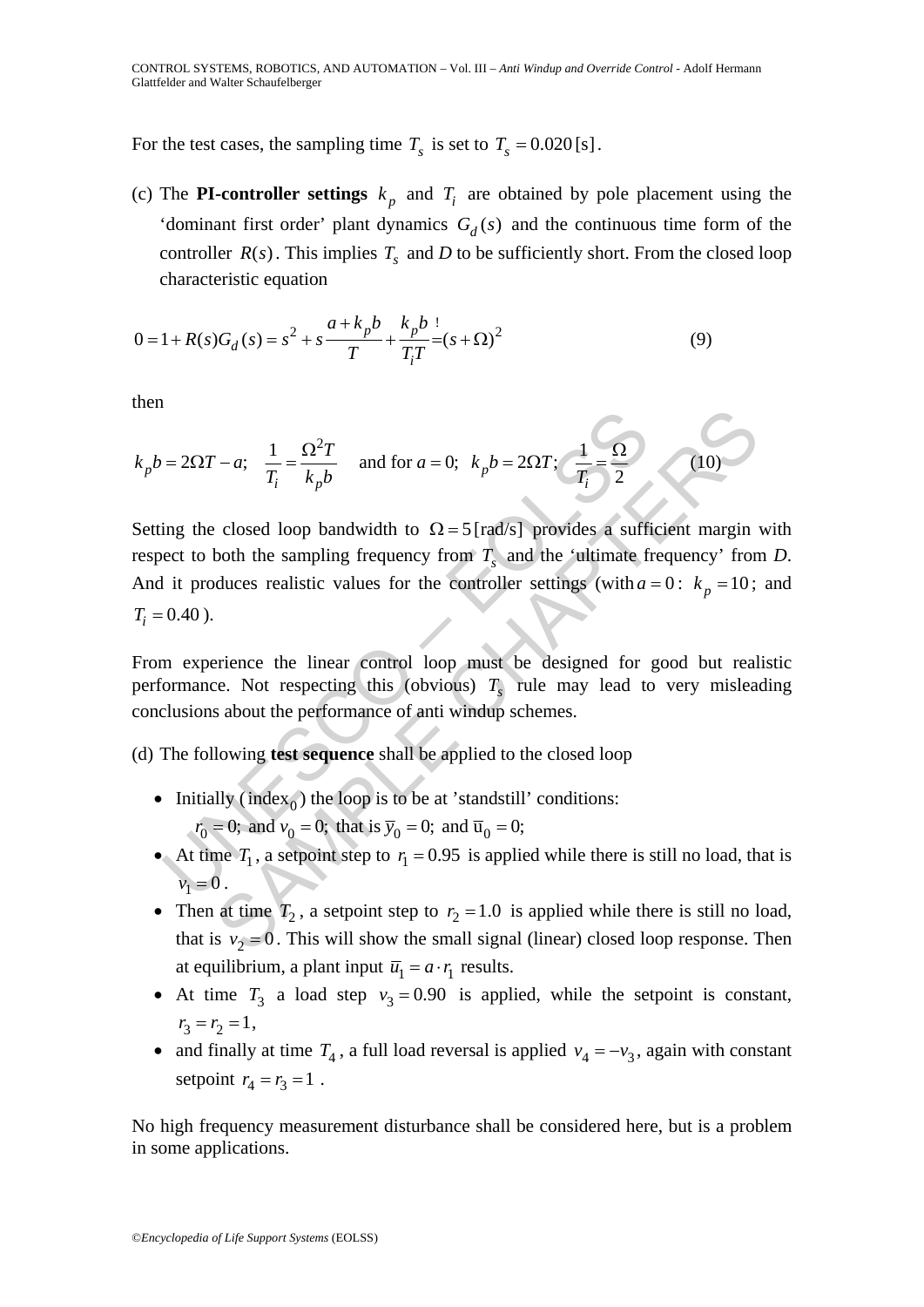#### (e) The **actuator saturation** is specified as follows:

for 
$$
a = 0
$$
:  $u_{low} = -1.0$ ;  $u_{high} = +1.0$ ; (11)

for 
$$
a = 1
$$
:  $u_{low} = -0.0$ ;  $u_{high} = +2.0$ ; (12)

This provides the same 'margin to maneuver' for setpoint steps around the  $r = 1$  and no load' condition for both values of *a* introduced above. Also  $\overline{v}_3 = +0.90$  yields a realistic steady state control margin (see Eq. (2)) of  $\Delta u_{high} = \Delta u_{low} = 0.10$  for the load swings.



#### **Bibliography**

Ackermann, J. (1985), "Sampled-Data Control Systems', Springer [This standard book is mainly on discrete implementations of linear control, contains the time discrete form of the sector criteria]

Aström K.J., T. Hägglund (1995). "PID Controllers: Theory, Design, and Tuning", 2nd ed., ISA (Instrument Society of America) [This is a standard textbook dealing with PID control techniques, mostly in the linear range, with some extensions into the most frequent nonlinear situations, discussing structures, tuning and applications]

DeDona J.A., G.C. Goodwin, M.M. Seron (2001), "Anti-windup and model predictive control: Reflections and connections", European Journal of Control, Vol. 7, No. 5 [Investigates the relations to the other important alternative solution approach, i.e. MPC]

Glattfelder A.H., Chr. Eck, W.Schaufelberger (1995), "Stability analysis of two different ant-windup systems", Proc.3rd European Control Conference, Rome, Vol. 2, p. 1492 - 1496 [Compares dynamic antiwindup to add-on overrides for enlarging the area of attraction]

Glattfelder A.H., J. Tödtli, W.Schaufelberger (2001), "Stability properties and effects of measurement disturbances on anti windup PI- and PID-control", European Journal of Control, Vol. 7, No. 5 [Investigates the negative effect of noise to standard high-gain antiwindup feedback]

Glattfelder A.H., W. Schaufelberger (1988), "Stability of discrete override and cascade-limiter single loop control systems", IEEE Trans. Automatic Control, Vol. 33, No. 6, p 532-540 [Introduces the output constraint problem, presenting the two major intuitive solutions to it as they are used in practice and applying the circle criterion]

Glattfelder A.H., W. Schaufelberger (1996), "Stability of trajectory generator control systems with antiwindup", Proc. CESA'96 Multiconference, Symposium on Control, Optimization and Supervision, Vol. 2, p 1020-1025 [Introduces the idea of trajectory generators and computed torque for antiwindup]

Hanus R., M. Kinnaert, J.-L. Henrotte (1987), "Conditioning technique, a general anti-windup and bumpless transfer method" Automatica, Vol. 23, p 729-739 [Developing structures for antiwindup, which act on the reference signal instead of interior signals in the controller]